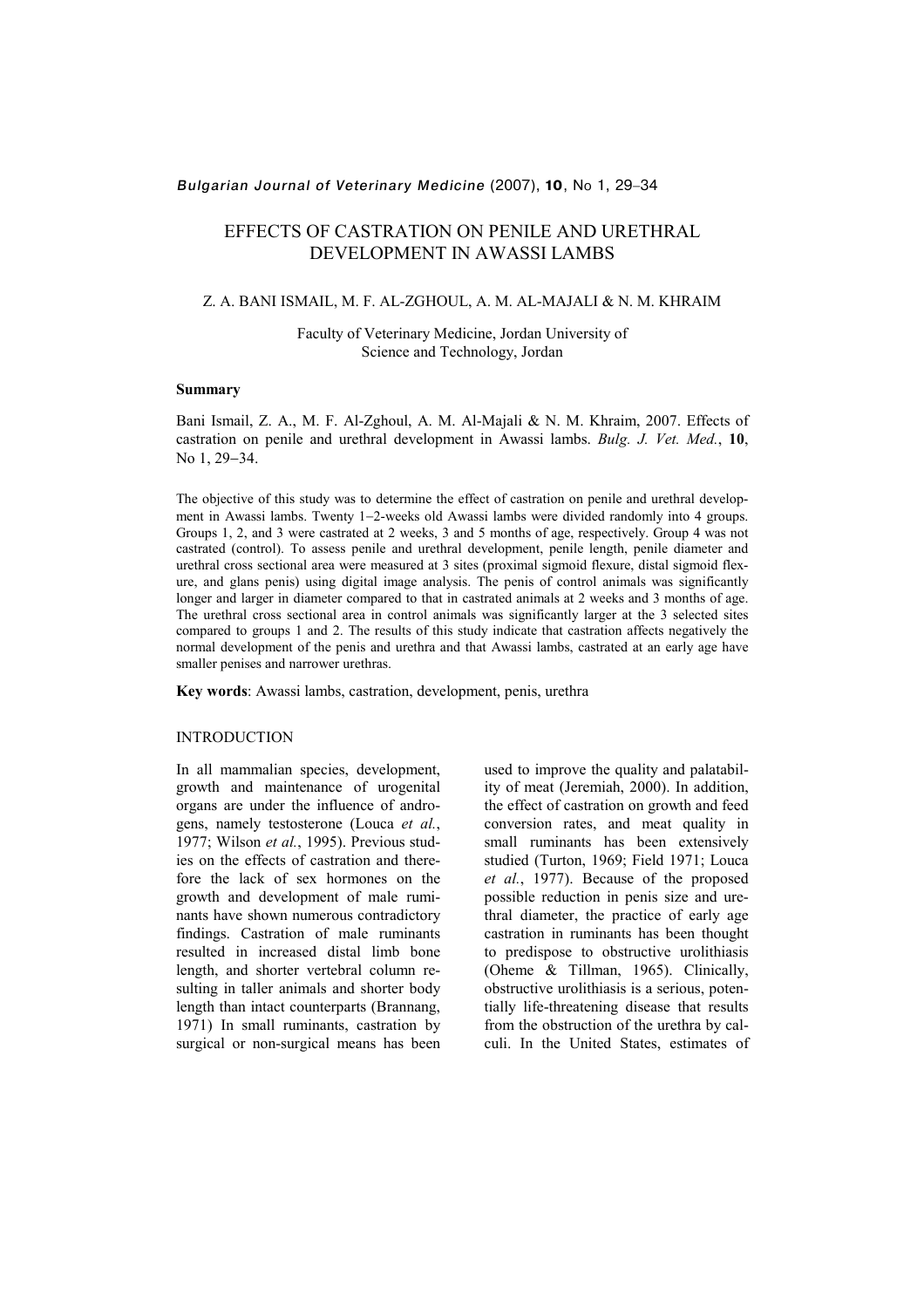feedyard lamb losses due to obstructive urolithiasis are over 4% of all lamb deaths (Kimberling & Arnold, 1983; Floyd, 1989; Smith & Sherman, 1994). The condition is diagnosed primarily in castrated males, especially those castrated early in life (Oheme & Tillman, 1965). Apparently, there is no sex predisposition for calculi formation. However, clinical urolithiasis occurs in the male because of anatomical and hormonal differences (Kimberling & Arnold, 1983; Floyd, 1989; Smith & Sherman, 1994). Although, many other factors including management practices, nutrition and environmental factors are involved in the etiology of the condition in small ruminants, the role of early age castration as a predisposing factor remains to be elucidated (Oheme & Tillman, 1965). There is limited information available in the current literature regarding the effect of castration on penile and urethral development in lambs and hence the potential role of castration in the incidence of this economically important disease. Therefore, the purpose of this study was to evaluate the effect of early age castration on penile and urethral development in Awassi lambs.

# MATERIALS AND METHODS

## Animals

Twenty healthy male Awassi lambs (1−2 weeks old; 7±0.57 kg BW) were selected and randomly assigned to 4 groups of 5 lambs each. Lambs in groups 1, 2 and 3 were castrated at 2 weeks, 3 months and 5 months of age, respectively. Surgical castration was performed as described by Tibary and Van Metre (2004). Lambs in group 4 were not castrated and served as control. Each lamb was udder-fed freely from its own mother until weaning (2 months of age). After weaning, lambs were housed separately and offered a barley-based diet containing 16% crude protein.

#### Slaughter

Animals were humanely slaughtered for meat consumption at 7 months of age. The entire urogenital tract including the urinary bladder, urethra and the whole penis up to the glans was carefully removed.

# Penile length and diameter

The penile length was measured using a roller. The penile diameter (PD) was measured at 3 different regions − proximal sigmoid flexure (PrF), distal sigmoid flexure (DsF), and glans penis (GsP) using a digital micrometer caliper (Japan).

# Tissue sample collection

Approximately 1  $\text{cm}^3$  cross sectional tissue samples were taken from each penis from 3 regions (PrF, DsF, and GsP). Tissue samples were placed in 10% buffered formalin for further processing. All trimmed samples were processed for histopathologic examination.

## Urethral cross sectional area (CSA) measurement

Urethral CSA measurement was performed as previously described with some modifications (Chen & Farese, 2002). Briefly, the urethral histological sections were viewed at 4 x magnifications, and images were obtained with a Nikon eclipse 200 microscope with digital camera (Nikon, Japan). The images were imported into Adobe PhotoShop CS2 (Adobe Systems, San Jose, CA, USA). Following selection of the luminal area of the urethra using the magnetic lasso tool, the pixel numbers were obtained using the histogram command (expanded view).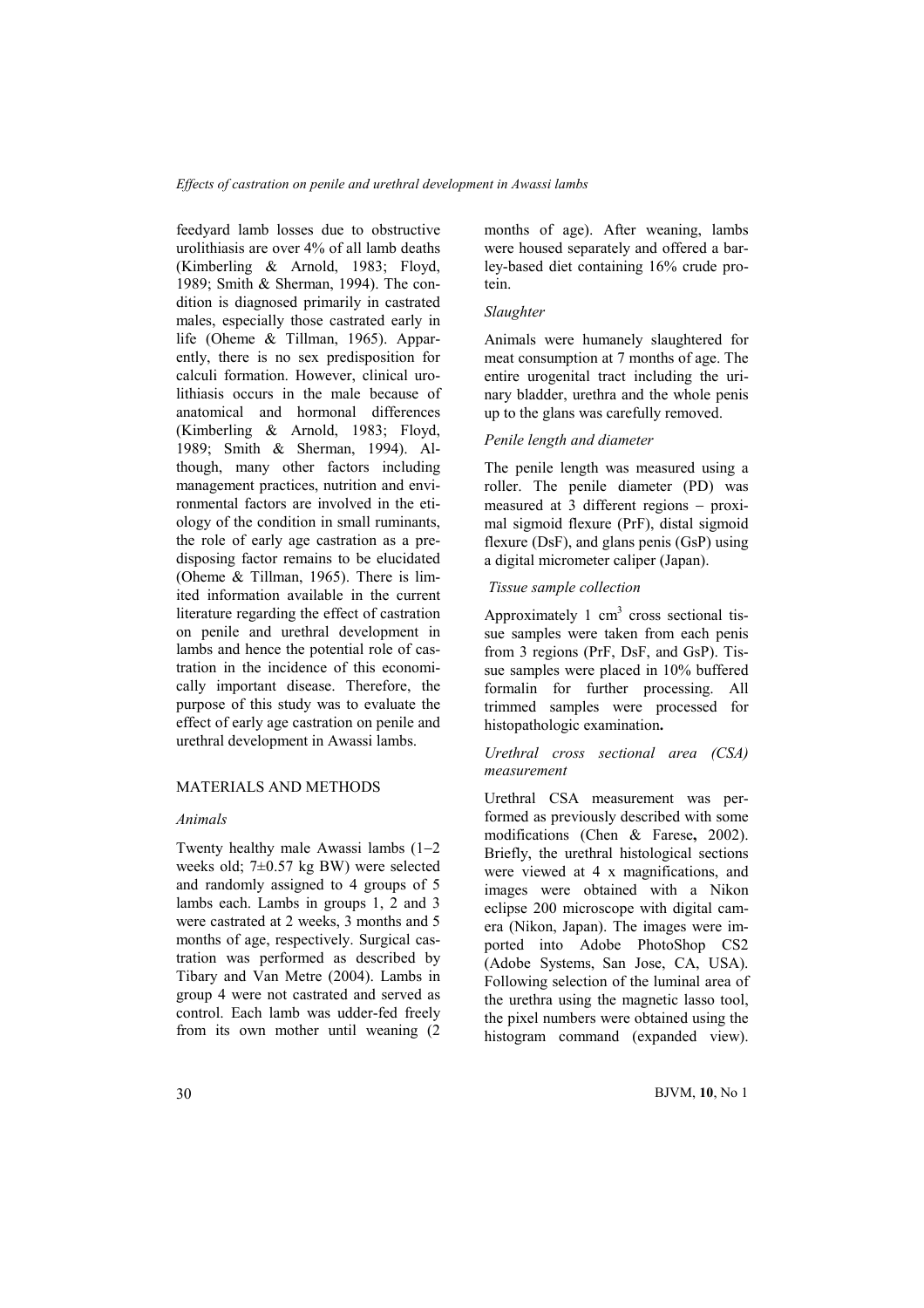CSAs were expressed by the computer as pixels per mm<sup>2</sup>. Results were directly imported into a spreadsheet program (Excel, Microsoft Inc., Redmond, WA, USA) for analysis. To determine the conversion factor, a digital image of 1 mm micrometer slide was captured at same magnification power and light density. Each  $mm<sup>2</sup>$  of the digital image equaled  $-1180$  pixels. The calculated areas were multiplied by a conversion factor of  $8.47 \times e^{-4}$  to determine the CSA of the urethra in  $\mu$ m<sup>2</sup>. Values less than 100  $\mu$ m<sup>2</sup> were assumed to represent artifacts from the image conversion process and were excluded from analysis. To further confirm our results, we used image analysis software (ImageJ, NIH Image software, USA).

# Statistical analysis

Data were expressed in mean  $\pm$  SD. Mean values of the penile length, penile diameter, and urethral CSA were compared by one way ANOVA for multiple groups.

When significant difference was identified, Bonferron's post test was used. Statistical analyses were performed using Graphpad Prism for Windows (Graphpad, San Diego, CA, USA). The differences were considered significant at P< 0.05.

# RESULTS

## Penile length

The penile length in control group was significantly higher than the penile length in groups 1, 2 (P<0.001) and 3 (P<0.05). The penile length in group 3 was significantly  $(P<0.01)$  higher than that in group 1.

# Penile diameter

At PrF region, the penile diameter in control group was significantly larger than the respective penile diameters in group 1  $(P<0.001)$  and group 2  $(P<0.05)$  (Table 1). The value in group 2 was significantly

**Table 1.** Means  $\pm$  SD of urethral cross sectional area (UCSA) and penile diameter (PeD) at the proximal sigmoid flexure (PrF), distal sigmoid flexure (DsF), and glans penis (GsP)

|                | PrF               |                   | DsF                 |              | G <sub>S</sub> P  |                     |
|----------------|-------------------|-------------------|---------------------|--------------|-------------------|---------------------|
| Group          | <b>UCSA</b>       | PeD               | <b>UCSA</b>         | PeD          | <b>UCSA</b>       | PeD                 |
|                | (mm)              | (cm)              | (mm)                | (cm)         | (mm)              | (cm)                |
| 1              | $0.02\pm$         | $4.08\pm$         | $0.02\pm$           | $4.83\pm$    | $0.02\pm$         | $4.55\pm$           |
|                | $0.006^{a,b}$     | $1.56^{a,b,c}$    | 0.01 <sup>b,c</sup> | $2.07^{b,c}$ | $0.02^{b,c}$      | $1.13^{a,b,c}$      |
| $\overline{2}$ | $0.04\pm$         | $7.5\pm$          | $0.05\pm$           | $8.16\pm$    | $0.07\pm$         | $8.15 \pm$          |
|                | $0.02^e$          | 0.99 <sup>e</sup> | 0.008 <sup>e</sup>  | 2.07         | 0.01 <sup>e</sup> | $1.22^e$            |
| 3              | $0.07\pm$         | $8.48\pm$         | $0.07\pm$           | $8.93 \pm$   | $0.08\pm$         | $9.15 \pm$          |
|                | 0.02 <sup>f</sup> | 0.65              | 0.01 <sup>f</sup>   | 0.64         | $0.02^{\rm f}$    | $0.85$ <sup>f</sup> |
| Control        | $0.12\pm$         | $10.85\pm$        | $0.13\pm$           | $11.53 \pm$  | $0.17\pm$         | $12\pm$             |
|                | 0.05              | 1.12              | 0.04                | 0.97         | 0.02              | 0.86                |

Significant differences:  $a$  between groups 1 and 2;  $b$  between groups 1 and 3;  $c$  between group 1 and the control group;  $d$  between groups 2 and 3;  $e$  between group 2 and the control group; f between group 3 and control group.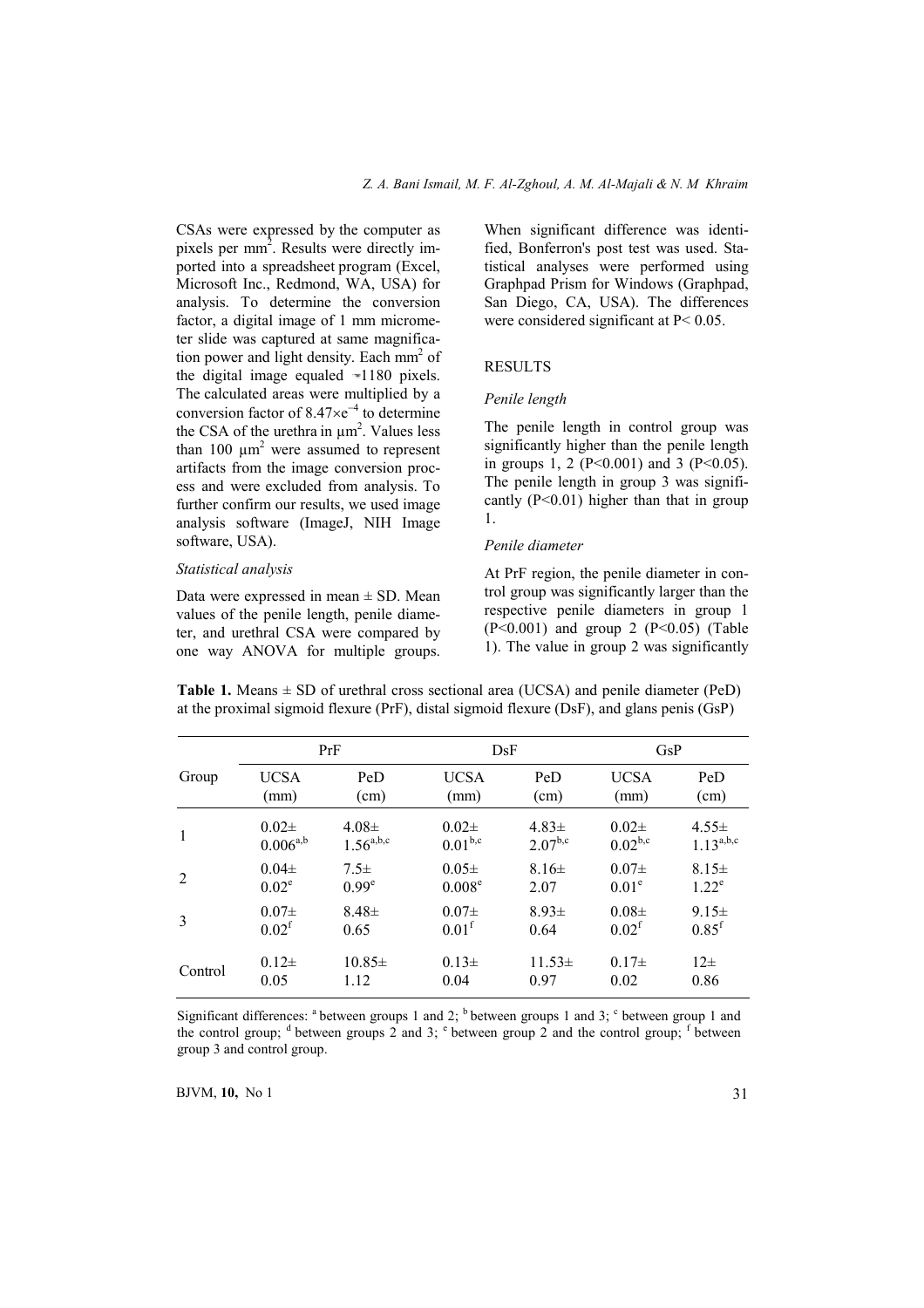(P<0.05) higher than that in group 1 whereas the value in group 1 was significantly (P<0.01) smaller compared to that in group 3.

At DsF region, the penile diameter in control group was significantly  $(P<0.01)$ larger than that in group 1. The value in group 1 was significantly  $(P<0.05)$  smaller than that in group 3.

At GsP region, the penile diameter in control group was significantly larger than those in group 1  $(P<0.001)$ , group 2  $(P<0.01)$ , and group 3  $(P<0.05)$ . The value in group 1 was significantly lower compared to groups  $2 (P<0.01)$  and 3  $(P<0.05)$ .

## Urethral CSA

 At PrF region, the urethral CSA of controls was significantly larger  $(P<0.01)$ than those in groups 1, 2 and 3. Significant difference (P<0.05) was also noted at the same region between groups 1 and 3 (Table 1).

At DsF region, the urethral CSA in the control group was significantly  $(P<0.001)$ larger compared to group 1. The respective values in groups 2 and 3 were significantly  $(P<0.01)$  smaller than that in controls (Table 1).

At GsP region, the control urethral CSA was significantly higher related to groups 1 (P<0.001), 2 and 3 (P<0.01). A significant difference (P<0.05) was also noted between groups 1 and 3.

# DISCUSSION

In this study, the effects of castration on penile and urethral development in Awassi lambs were investigated. Surgical castration was used in this study because it is one of the most common techniques used in the field that gives immediate results by removing the source of endogenous androgens (Tibary & Van Metre, 2004).

Few studies have compared penile and urethral luminal size in castrated and uncastrated ruminants (March & Safford, 1957; Baily, 1975; Kumar et al., 1982). In addition, the beneficial effects of delaying castration to an older age on the penile and urethral size have been documented in calves (March & Safford, 1957). In agreement with these studies, we found significant increases in penile and urethral luminal size in uncastrated lambs compared to counterparts castrated at an early age. Even when lambs were castrated at 5 months of age, a significant increase in penile and urethral luminal sizes were noted indicating a beneficial effect of delaying castration allowing more time for growth and development of urogenital organs under the influence of testosterone.

Previous studies on Barbari goats and steers found that castrated animals have smaller penises and narrower urethral lumens (March & Safford, 1957; Baily, 1975; Kumar et al., 1982). Obviously, the lack of testosterone effect by castration resulted in poor development in these androgen-dependent organs.

Measurement of urethral CSA is clinically important to elucidate a possible etiological link between the common practice of early age castration and obstructive urolithiasis in feedlot lambs. The PrF, DsF and GsP are the commonest sites for calculi obstruction (Oheme & Tillman, 1965).

In this study, urethral CSA was determined at these regions. We found that the urethral CSA at PrF, DsF and GsP sites in lambs castrated at an early age were significantly lower than those in lambs castrated at 5 months of age and in uncastrated lambs. This effect makes these sites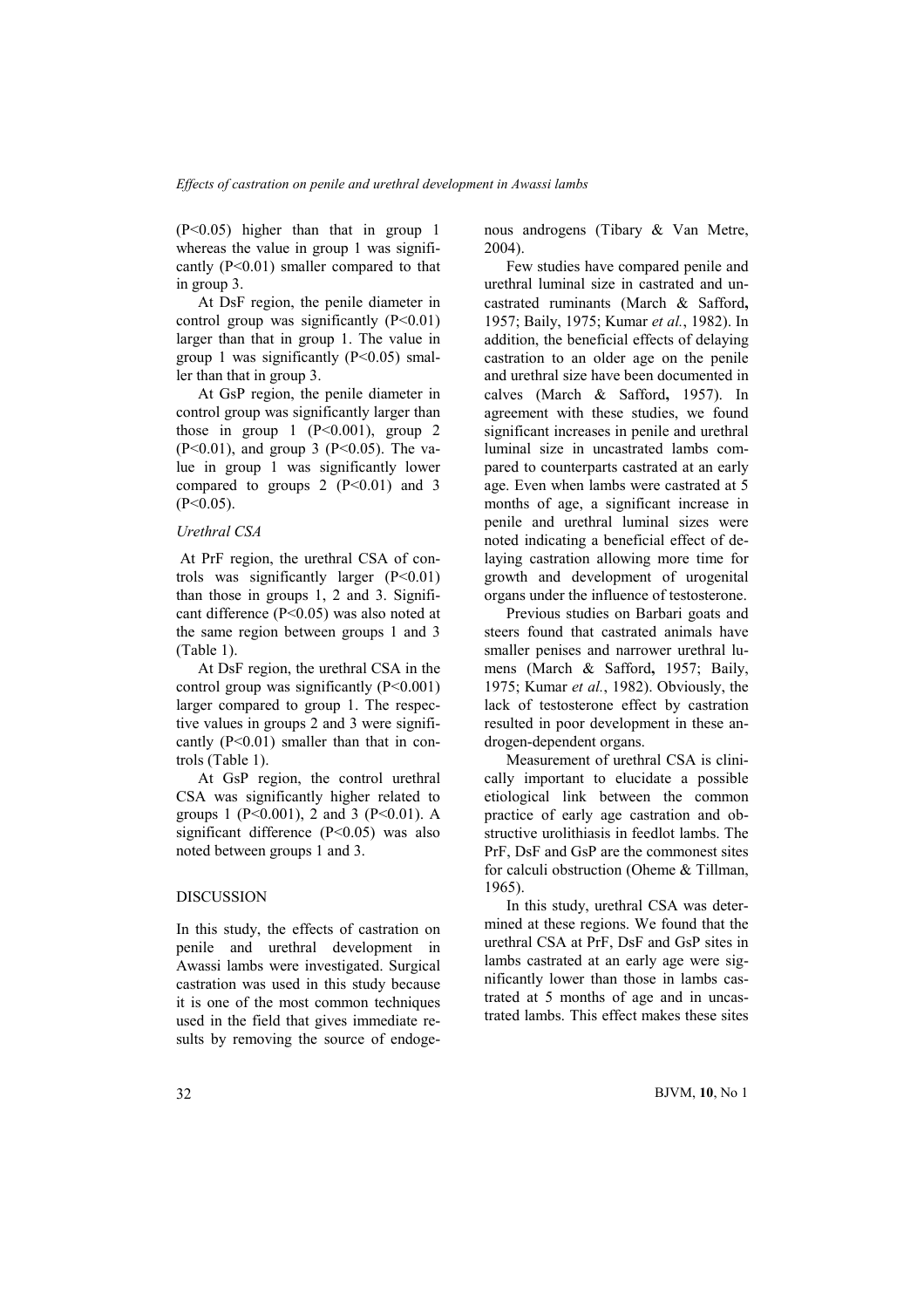predisposed to potential obstruction by urinary calculi.

In conclusion, the effect of castration on penile and urethral development in Awassi lambs has been documented in this study. The exact mechanism by which testosterone and androgen receptors regulate the development of these organs needs further investigation. In addition, the link between clinical obstructive urolithiasis and the common practice of early age castration in ruminants warrants more controlled studies to compare the incidence of urethral obstruction by calculi between castrated and uncastrated animals.

## ACKNOWLEDGEMENTS

The authors would like to thank the deanship of research at Jordan University of Science and Technology for financial support and the staff of Siwaga Rehabilitation Centre Farm for providing the lambs used in this study.

## REFERENCES

- Baily, C. B., 1975. Effect of castration on urethra in bulls. Canadian Journal of Animal Science, 55, 187−187.
- Brannang, E., 1971. Studies on monozygous cattle twins. XXIII. The effects of castration and age of castration on the development of single muscles, bones and special sex characters. Part II. Swedish Journal of Agricultural Research, 1, 69−78.
- Chen, H. C. & R. V. Farese, 2002. Determination of adipocyte size by computer image analysis. Journal of Lipid Research, 43, 986−989.
- Field, R. A., 1971. Effect of castration on meat quality and quantity. Journal of Animal Science, 32, 849−858.
- Floyd, J. G., 1989. Urolithiasis in food animals (urinary calculi, waterbelly, calculosis). In: Current Veterinary Therapy: Food Animal

Practice, 2<sup>nd</sup> edn, ed. J. L. Haward, WB Saunders Co., Philadelphia, pp. 621−624.

- Jeremiah, L. E., 2000. The effects of chronological age, slaughter weight, and gender on lamb: A review. In: Technical Bulletin 2000-IE, Research Branch, Agriculture and Agriculture Food, Canada, Lacombe, Alberta, pp. 1−19.
- Kimberling, C. V. & K. S. Arnold, 1983. Diseases of the urinary system of sheep and goats. Veterinary Clinics of North America: Food Animal Practice, 5, 637−655.
- Kumar, R., A. Kumar, H. Singh, B. Singh & P. Prakash, 1982. Effect of castration on urethra and accessory sex glands in goats. Indian Veterinary Journal, 59, 304−308.
- Louca, A., S. Economides & J. Hancock, 1977. Effect of castration on growth rate, feed conversion efficiency and carcass quality in Damascus goat. Animal Reproduction, 24, 387−391.
- March, H. & J. W. Safford, 1957. Effect of deferred castration on urethral development in calves. Journal of the American Veterinary Medical Association, 15, 342−344.
- Oheme, F. W. & H. Tillman, 1965. Diagnosis and treatment of ruminant urolithiasis. Journal of the American Veterinary Medical Association, 147, 1331−1339.
- Smith, M. C. & M. D. Sherman, 1994. Nutritional and metabolic diseases. In: Goat Medicine, ed. C. C. Correl, Lea and Febiger, Philadelphia, pp. 398−409.
- Tibary, A. & D. Van Metre, 2004. Surgery of the sheep and goat reproductive system and urinary tract. In: Farm Animal Surgery, eds S. L. Fubini & N. G. Ducharme, Elsevier, St. Louis, Missouri, pp. 527−547.
- Turton, J. B., 1969. The effect of castration on meat production from cattle, sheep and pigs. In: Meat Production from Entire Male Animals, ed. D. N. Rhodes, J. A. Churchill Ltd. England, pp. 1−50.
- Wilson, J. D., F. W. George & M. B. Renfree, 1995. The endocrine role in mammalians

 $BJVM$ , 10, No 1 33